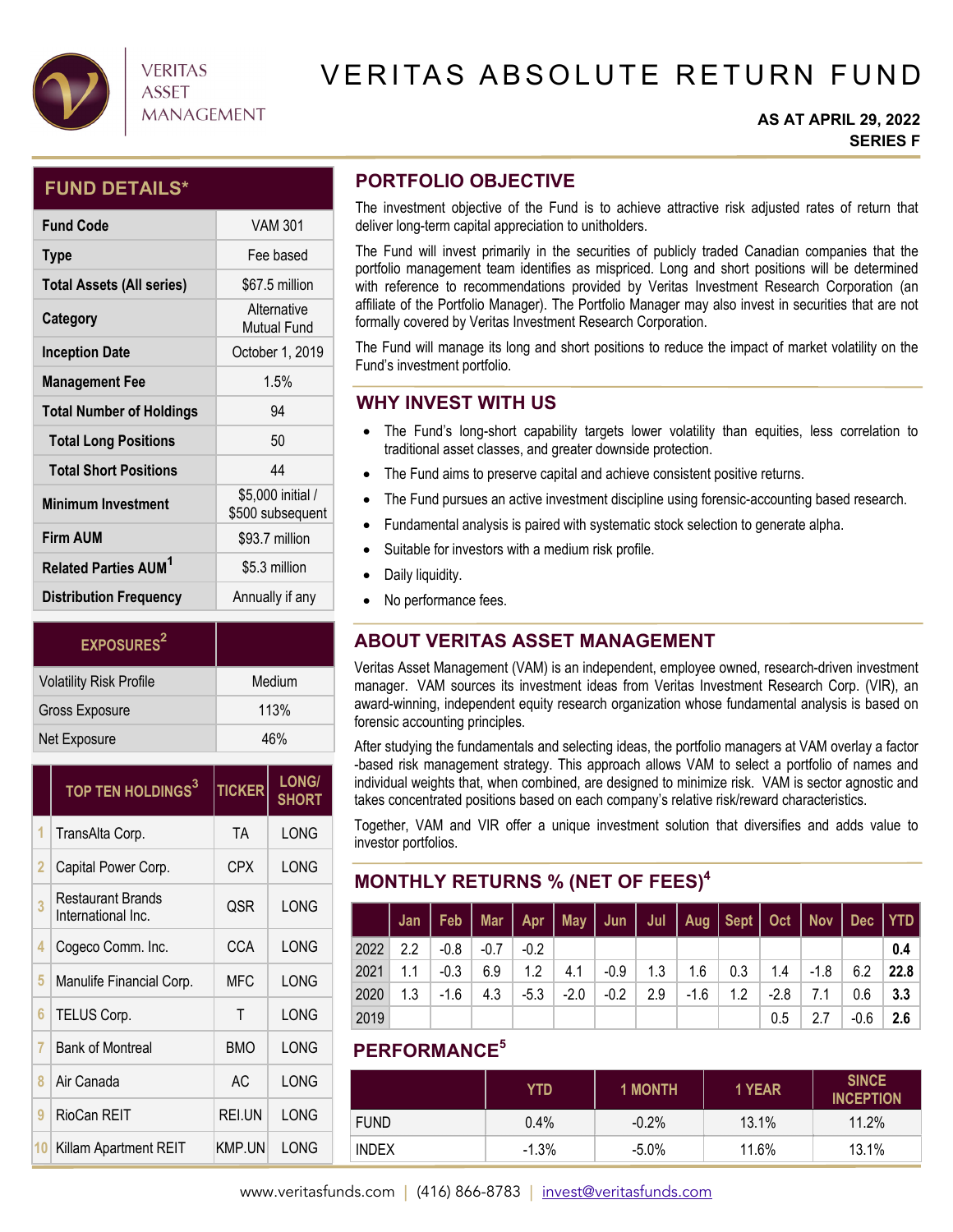

## VERITAS ABSOLUTE RETURN FUND

#### **AS AT APRIL 29, 2022 SERIES F**

### **COMMENTARY**

Series F of the Veritas Absolute Return Fund generated a - 0.2% return in April, bringing our year-to-date return to 0.4% versus a -1.3% return this year for the S&P/TSX composite. During the current market turbulence, we remain focused on managing volatility and reducing market correlation in order to generate a positive absolute return for our investors.

The Fund's short position in **Carvana (NYSE: CVNA)** was the top contributor to fund performance in April as the online used car dealer saw its share price fall 51% over the course of the month. The company continues to lose money on an operating basis and saw its first quarter gross profits per vehicle come in much lower than expected. To finance its pending US\$2.2 billion acquisition of car auction company Adesa and fund negative future cash flows, **CVNA** was forced to issue US\$3.25 billion in 10.25% Senior notes, triggering a further decline in its share price. In our view, **CVNA** is competing in a highly competitive industry without the scale and competitive advantages enjoyed by many of its peers and is likely to continue its string of negative cash flows.

The Fund's short position in pet insurance provider **Trupanion (NASDAQ: TRUP)** was the second largest contributor to fund performance in April. In its first quarter, **TRUP** reported flat year-over-year revenue and missed consensus EPS by 30%. Despite enjoying a pandemic-led boom in pet adoption, **TRUP** continues to post negative operating income and has experienced volume and pricing pressures as pet adoptions normalize.

Our goal is to buy the best companies in sectors where we identify positive investment catalysts and take strategic short positions in poorly positioned companies in challenged industries. We evaluate companies based on balance sheet strength; free cash flow sustainability; transparent financial reporting and governance; as well as the ability to endure periods of economic weakness.

### **PERFORMANCE6**



### **RISK MEASURES7**

|                                | 1 YEAR  | <b>SINCE INCEPTION</b> |
|--------------------------------|---------|------------------------|
| Fund Sharpe Ratio <sup>8</sup> | 1.30    | 1.02                   |
| Index Sharpe Ratio             | 0.95    | 0.61                   |
| Beta <sup>9</sup>              | 0.31    | 0.02                   |
| Correlation <sup>10</sup>      | 0.39    | 0.05                   |
| Fund Volatility <sup>10</sup>  | 8.0%    | 9.3%                   |
| <b>Index Volatility</b>        | 10.1%   | 17.9%                  |
| <b>Best Month</b>              | 6.3%    | 7.1%                   |
| Worst month                    | $-1.8%$ | $-5.3%$                |
| Upside Capture <sup>11</sup>   | 56%     | 27%                    |
| Downside Capture <sup>11</sup> | $-5%$   | $-7%$                  |

## **SECTOR ALLOCATIONS12**